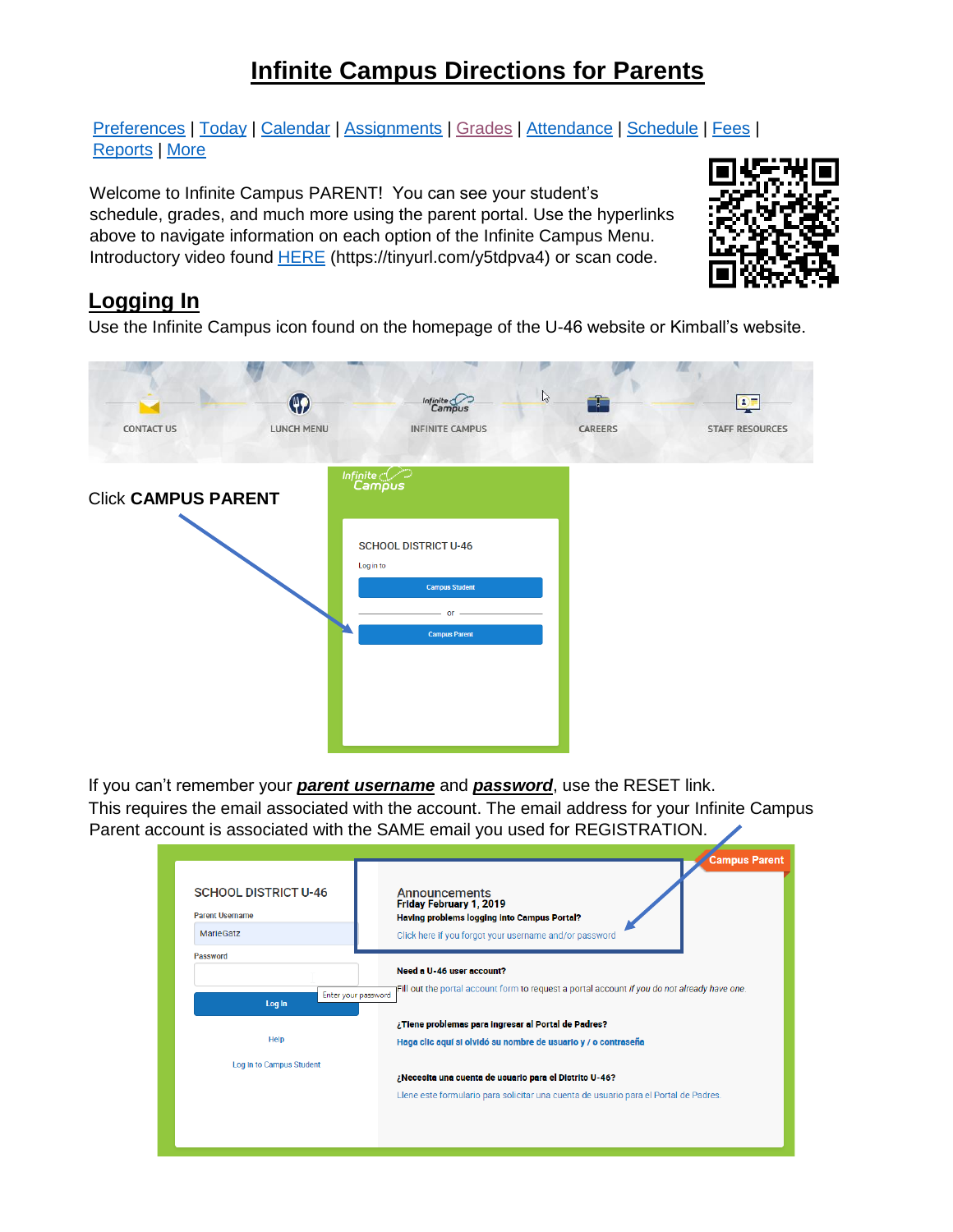## *Set up your preferences*

<span id="page-1-0"></span>Customize the settings for your account with **language, notification, and contact/account information** under the USER menu on the far right.  $\overline{\phantom{0}}$ 

| $\begin{picture}(22,10) \put(0,0){\line(1,0){10}} \put(15,0){\line(1,0){10}} \put(15,0){\line(1,0){10}} \put(15,0){\line(1,0){10}} \put(15,0){\line(1,0){10}} \put(15,0){\line(1,0){10}} \put(15,0){\line(1,0){10}} \put(15,0){\line(1,0){10}} \put(15,0){\line(1,0){10}} \put(15,0){\line(1,0){10}} \put(15,0){\line(1,0){10}} \put(15,0){\line(1$<br>目 |                              |                      |
|----------------------------------------------------------------------------------------------------------------------------------------------------------------------------------------------------------------------------------------------------------------------------------------------------------------------------------------------------------|------------------------------|----------------------|
| Message Center                                                                                                                                                                                                                                                                                                                                           | <b>Settings</b>              |                      |
| Today                                                                                                                                                                                                                                                                                                                                                    |                              | Settings             |
| Calendar                                                                                                                                                                                                                                                                                                                                                 | <b>Notification Settings</b> | Language             |
| Assignments                                                                                                                                                                                                                                                                                                                                              | <b>Account Settings</b>      | <b>Give Feedback</b> |
| Grades                                                                                                                                                                                                                                                                                                                                                   | <b>Contact Preferences</b>   | Log Off              |
| <b>Grade Book Updates</b>                                                                                                                                                                                                                                                                                                                                | <b>Current Devices</b>       |                      |
| Attendance                                                                                                                                                                                                                                                                                                                                               | Access Log                   |                      |
| Schedule                                                                                                                                                                                                                                                                                                                                                 |                              |                      |
| <b>Coop</b>                                                                                                                                                                                                                                                                                                                                              |                              |                      |

Under **Notifications Settings** use the sliding bar to set when you want to be notified about concerning assignments and grades.

7

| Infinite<br>Campus<br>⋍   |                                                                                                                                                                                                                                                                                                                                                                        |  |
|---------------------------|------------------------------------------------------------------------------------------------------------------------------------------------------------------------------------------------------------------------------------------------------------------------------------------------------------------------------------------------------------------------|--|
| <b>Message Center</b>     | <b>くBack</b>                                                                                                                                                                                                                                                                                                                                                           |  |
| Today                     |                                                                                                                                                                                                                                                                                                                                                                        |  |
| Calendar                  | <b>Notification Settings</b>                                                                                                                                                                                                                                                                                                                                           |  |
| Assignments               | Select notifications to receive. Notifications are deleted after 30 days.                                                                                                                                                                                                                                                                                              |  |
| Grades                    | Assignment is scored                                                                                                                                                                                                                                                                                                                                                   |  |
| <b>Grade Book Updates</b> | All scores<br>$\leftarrow$                                                                                                                                                                                                                                                                                                                                             |  |
| Attendance                |                                                                                                                                                                                                                                                                                                                                                                        |  |
| Schedule                  | Grade is updated<br>$\mathbb{D}$                                                                                                                                                                                                                                                                                                                                       |  |
| Fees                      | $\begin{picture}(20,20) \put(0,0){\line(1,0){10}} \put(15,0){\line(1,0){10}} \put(15,0){\line(1,0){10}} \put(15,0){\line(1,0){10}} \put(15,0){\line(1,0){10}} \put(15,0){\line(1,0){10}} \put(15,0){\line(1,0){10}} \put(15,0){\line(1,0){10}} \put(15,0){\line(1,0){10}} \put(15,0){\line(1,0){10}} \put(15,0){\line(1,0){10}} \put(15,0){\line(1$<br>All grades<br>٠ |  |
| Reports                   | Attendance is updated                                                                                                                                                                                                                                                                                                                                                  |  |
| <b>Discussions</b>        |                                                                                                                                                                                                                                                                                                                                                                        |  |
| More                      | Responsive course is scheduled                                                                                                                                                                                                                                                                                                                                         |  |
|                           |                                                                                                                                                                                                                                                                                                                                                                        |  |

| Infinite <i>Compus</i><br>≡                       |                                                                                                                                                                                                                                                                                           | $\blacktriangle$<br>▲ | Change passwords in      |
|---------------------------------------------------|-------------------------------------------------------------------------------------------------------------------------------------------------------------------------------------------------------------------------------------------------------------------------------------------|-----------------------|--------------------------|
| <b>Message Center</b>                             | <b><back< b=""></back<></b>                                                                                                                                                                                                                                                               |                       | <b>Account Settings.</b> |
| <b>Today</b>                                      |                                                                                                                                                                                                                                                                                           |                       |                          |
| Calendar                                          | <b>Account Settings</b>                                                                                                                                                                                                                                                                   |                       |                          |
|                                                   | <b>Account Security Email</b>                                                                                                                                                                                                                                                             |                       |                          |
| Assignments                                       | No data                                                                                                                                                                                                                                                                                   | Add                   |                          |
| Grades                                            |                                                                                                                                                                                                                                                                                           |                       |                          |
| Infinite<br>Campus<br>≡<br><b>Grade Book Upda</b> |                                                                                                                                                                                                                                                                                           | ▲                     |                          |
| Attendance<br><b>Message Center</b>               | <b>くBack</b>                                                                                                                                                                                                                                                                              |                       | <b>Under Contact</b>     |
| Today                                             | <b>Contact Preferences</b>                                                                                                                                                                                                                                                                |                       | Preferences,             |
| Calendar                                          | <b>Preferred Language</b>                                                                                                                                                                                                                                                                 |                       | change/update your       |
| Assignments                                       | Your district may send some communications in languages other than English. If you prefer to be contacted in a different language, please specify your preferred language.                                                                                                                |                       | password and             |
| <b>Grades</b>                                     | English<br>$\mathbf{v}$                                                                                                                                                                                                                                                                   |                       | update guardian          |
| <b>Grade Book Updates</b>                         | <b>Message Preferences</b>                                                                                                                                                                                                                                                                |                       |                          |
| <b>Attendance</b>                                 | For each notification type, select how you prefer to receive messages by checking Voice, Text (SMS), or Email.<br>If the Text (SMS) option is enabled, message and data rates may apply. Charges are dependent on your service plan, which may include fees from your carrier to send and |                       | emails for staff to      |
| Schedule                                          | receive text messages. To opt out, uncheck the Text (SMS) box at any time.                                                                                                                                                                                                                |                       | contact you under        |
|                                                   | Email                                                                                                                                                                                                                                                                                     |                       | contact                  |
| Fees                                              | <b>PRIMARY EMAIL ADDRESS</b>                                                                                                                                                                                                                                                              |                       |                          |
| <b>Reports</b>                                    | Priority                                                                                                                                                                                                                                                                                  | <b>EMAIL</b><br>✓     | preferences.             |
| <b>Discussions</b>                                | Attendance                                                                                                                                                                                                                                                                                | ✓                     |                          |
| More                                              | General                                                                                                                                                                                                                                                                                   | ✓                     |                          |
|                                                   | Teacher                                                                                                                                                                                                                                                                                   | $\checkmark$          |                          |
|                                                   | <b>Behavior Messenger</b>                                                                                                                                                                                                                                                                 | ✓                     |                          |
|                                                   | Emergency                                                                                                                                                                                                                                                                                 | ✓                     |                          |
|                                                   | Staff                                                                                                                                                                                                                                                                                     | $\checkmark$          |                          |
|                                                   | <b>SECONDARY EMAIL ADDRESS</b>                                                                                                                                                                                                                                                            | <b>EMAIL</b>          |                          |
|                                                   | Priority                                                                                                                                                                                                                                                                                  | ✓                     |                          |
|                                                   | Attendance                                                                                                                                                                                                                                                                                | ✓                     |                          |
|                                                   | General                                                                                                                                                                                                                                                                                   | ✓                     |                          |
|                                                   | Teacher                                                                                                                                                                                                                                                                                   | $\checkmark$          |                          |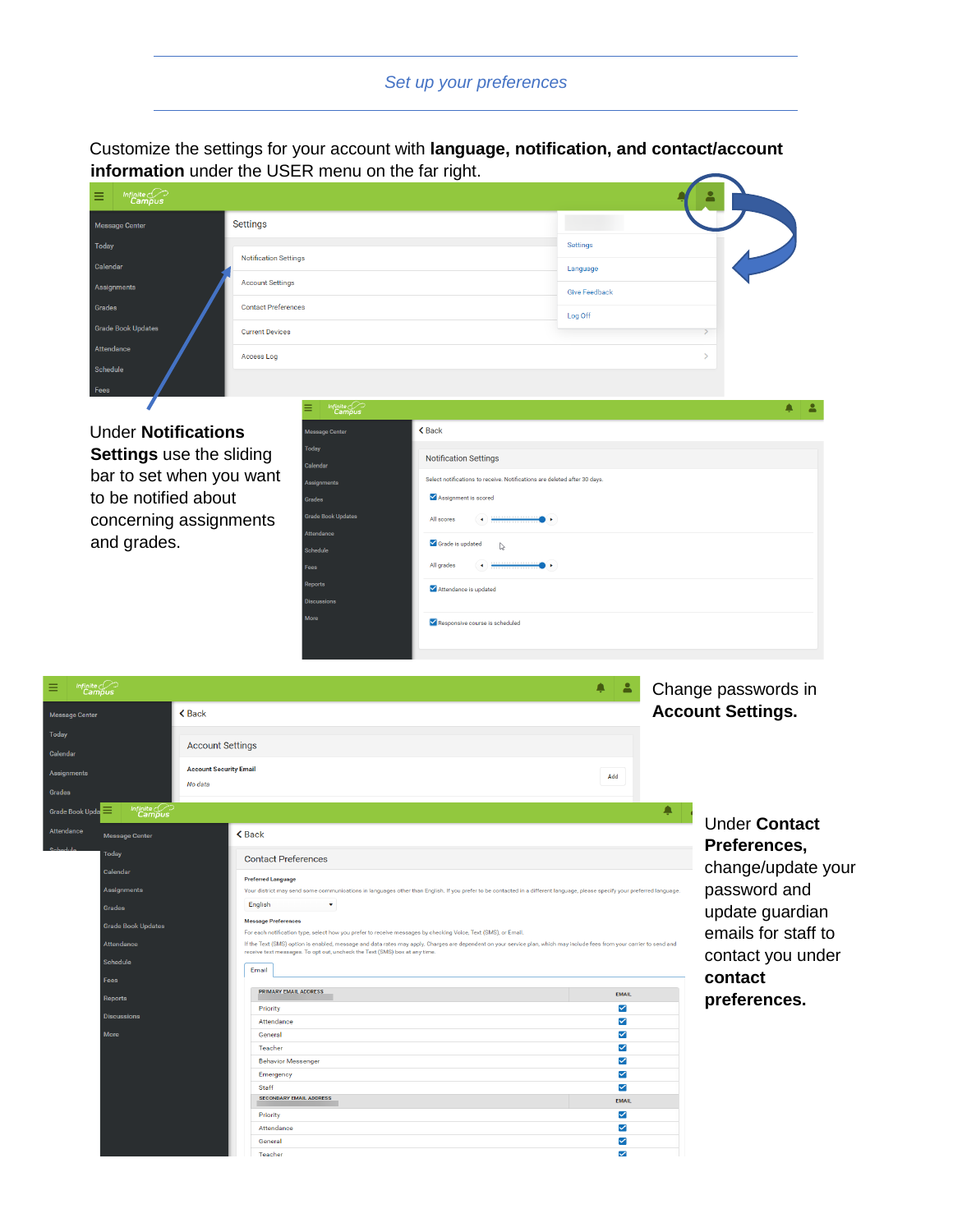#### *Today Tool*

<span id="page-2-0"></span>When you log in, use the drop down in the upper right at the top of the screen to choose which child you wish to view in the system (if you have more than 1 child in the district).



 After you have selected the student whose information you wish to view, you can navigate their attendance, schedule, grades, health information, transportation information, fees, and household information using the menu on the left side of the screen (this menu shrinks to the three line "hamburger" in the app).

 The **Today** menu item give an overview of information for today…posted assignments, schedule, preview of tomorrow's posted assignments. Click on the assignment of the course name to view more details.

 **Use the option on the left to find information on your student(s).**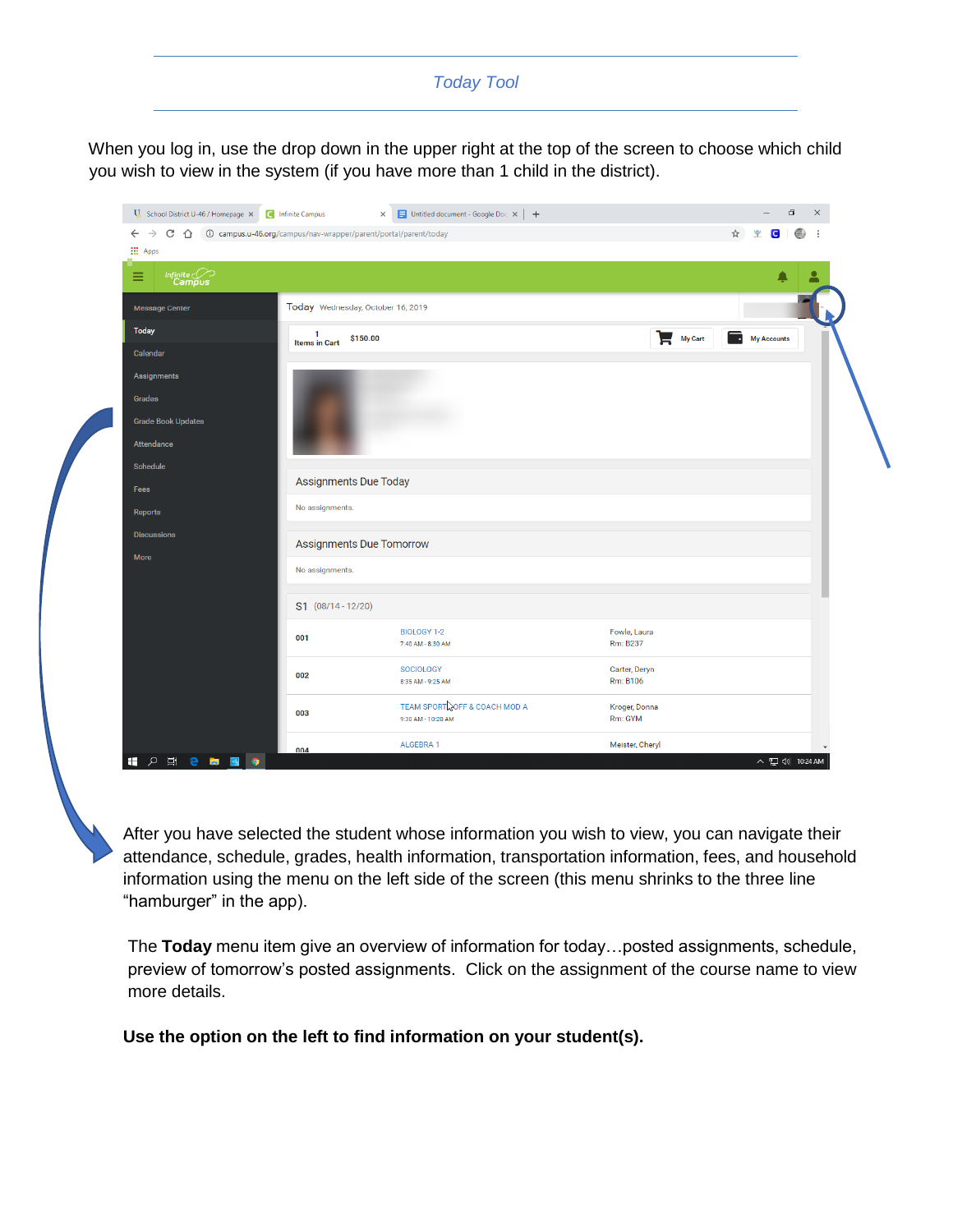#### *Calendar Tool*

<span id="page-3-0"></span>There are three different modes: *Assignments, Schedule and Attendance* from a calendar view and see information on these items for specific days.

A dot below the date indicates information has been logged for that day concerning either assignments, schedule or attendance.

Use the *weekly overview button* in *Assignments* view to see an overview of the week.

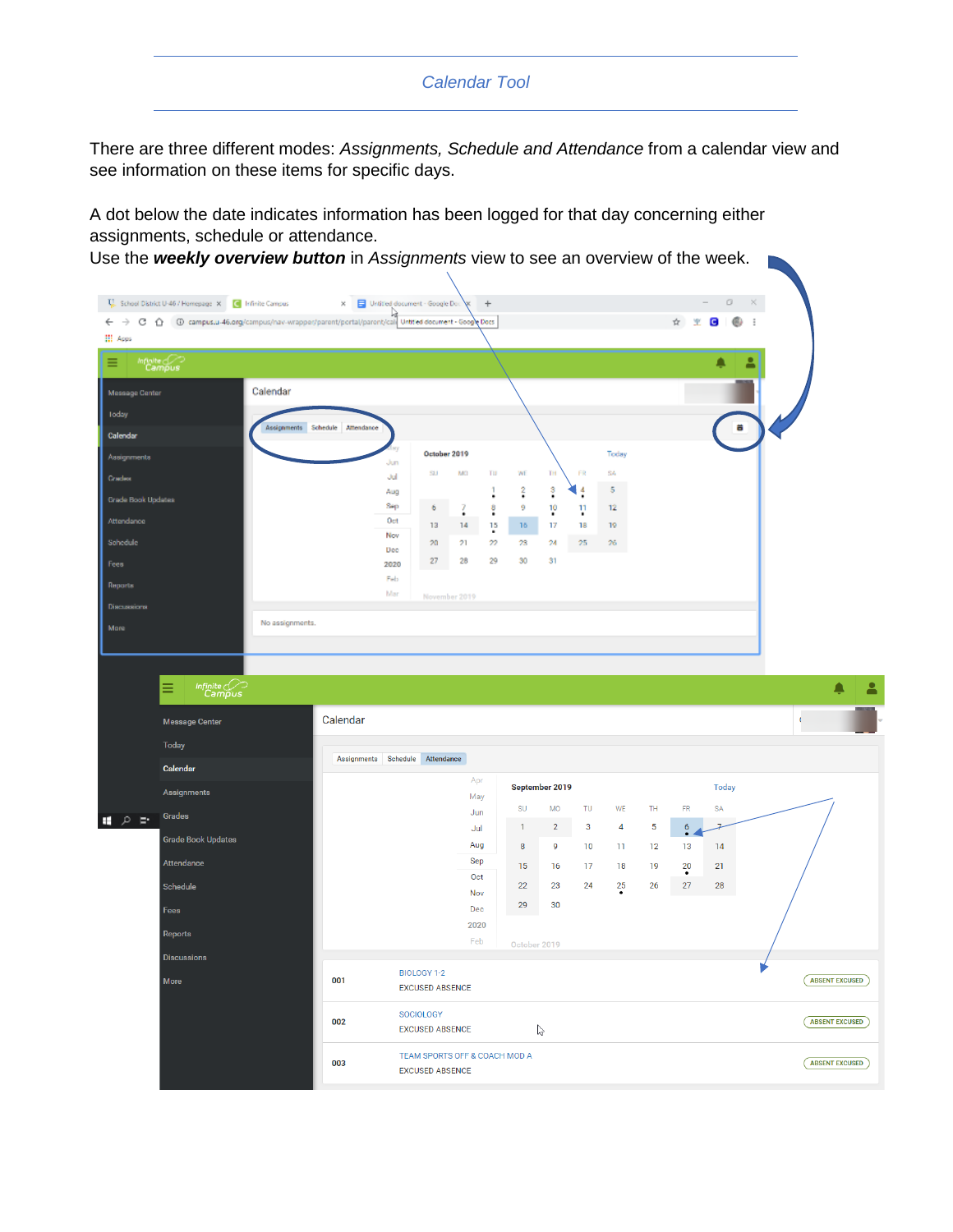#### *Assignments Tool*

<span id="page-4-0"></span>Find information on missing assignments and provides a list of entered assignments for the *Current Term*.

Filter between *Missing* and *Current Term*. Click an assignment to view more details.

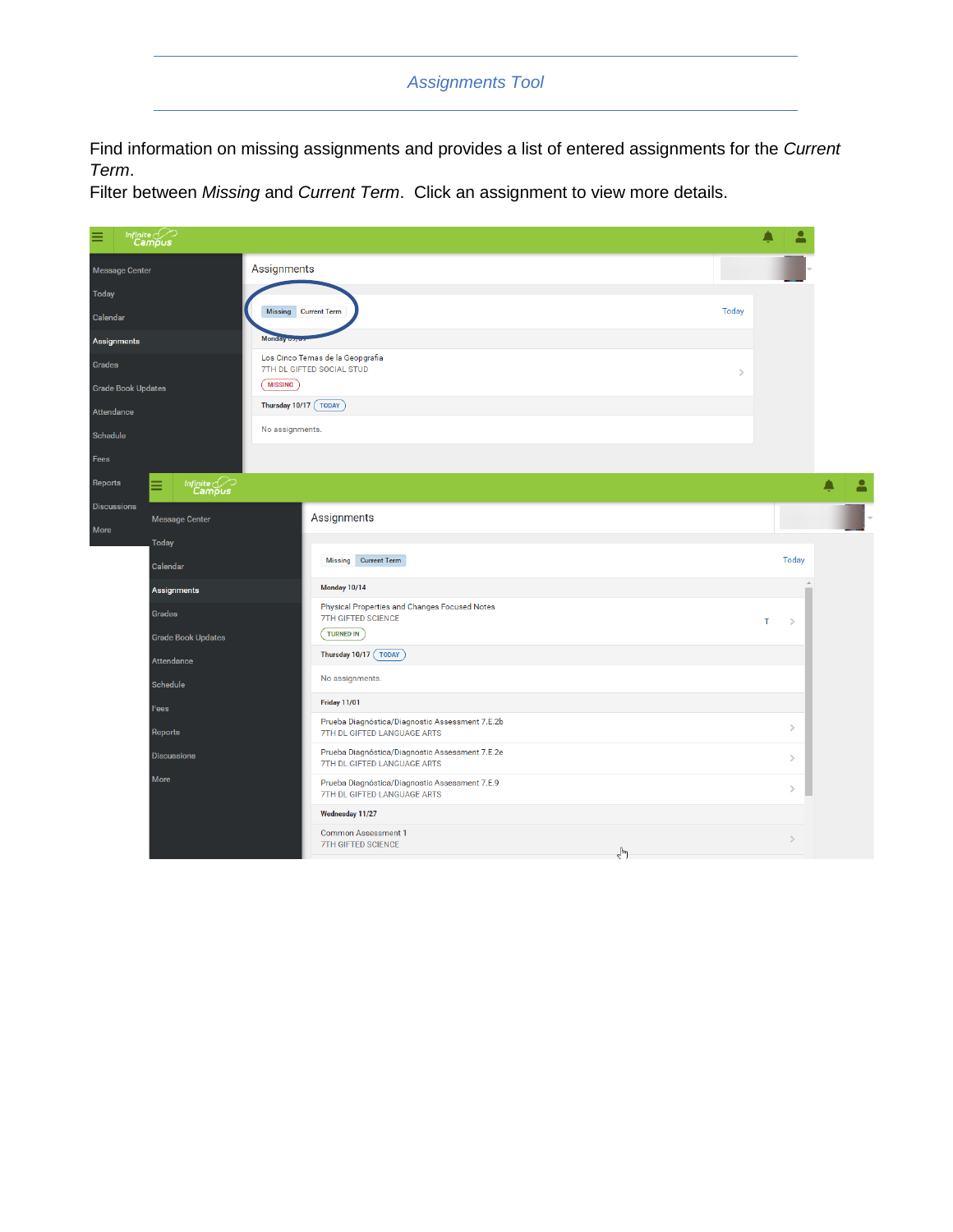#### *Grades Tool*

<span id="page-5-0"></span>Provides grades earned for all the student's classes for tasks including information on each of the standards for the class. This is also where you can find SEMESTER totals at the end of the term. Customize how to see this information with the settings drop down. There are "In-Progress" graded and posted grades. Posted grades are in **bold.**



*Grade Book Updates Tool*

Provides a list of recently updated/entered information in the gradebook.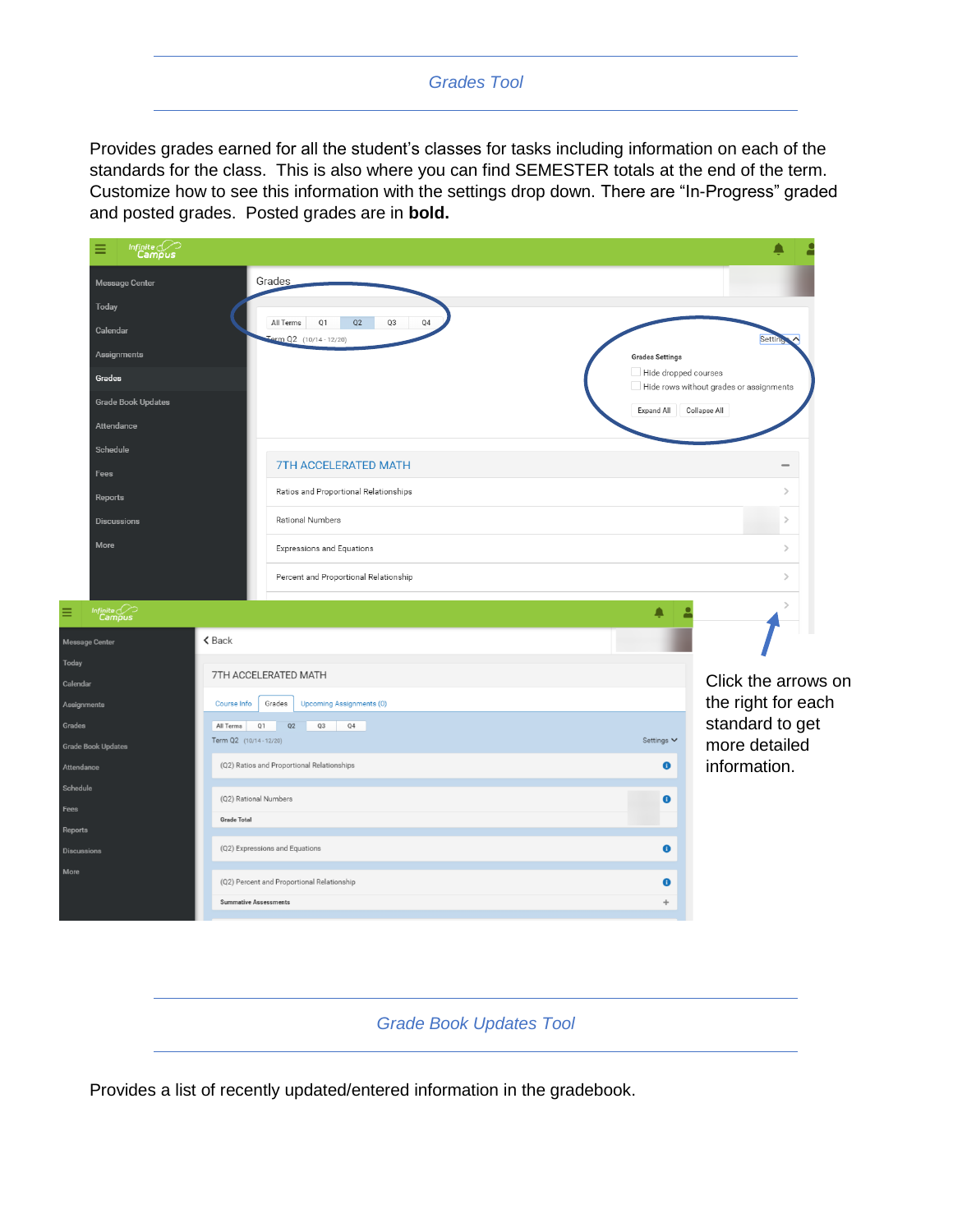### *Attendance Tool*

<span id="page-6-0"></span>See totals for attendance and tardy information. Navigate by term (Q1, Q2, Q3, Q4).

This is an overall summary of the student's attendance for the semester by course. To find attendance by day, use the *CALENDAR* section. Click the class name to see information for just that class.

| $\begin{matrix} \textit{Infinite} \\ \textit{Campus} \end{matrix}$<br>Ξ |                                                 |                |              | $\bullet$     |
|-------------------------------------------------------------------------|-------------------------------------------------|----------------|--------------|---------------|
| <b>Message Center</b>                                                   | Attendance                                      |                |              |               |
| Today                                                                   |                                                 |                |              |               |
| Calendar                                                                | Q2<br>Q3<br>Q4<br>Q1<br>Term Q1 (08/14 - 10/11) |                |              |               |
| Assignments                                                             | <b>COURSE</b>                                   | <b>ABSENT</b>  | <b>TARDY</b> |               |
| Grades                                                                  | 7TH ACCELERATED MATH                            | $\overline{2}$ | $\mathbf 0$  | У             |
| <b>Grade Book Updates</b>                                               |                                                 |                |              |               |
| Attendance                                                              | 7TH ART                                         | $\overline{2}$ | $\mathbf{0}$ | ↘             |
| Schedule                                                                | 7TH DL GIFTED LANGUAGE ARTS                     | $\overline{2}$ | $\mathbf{1}$ | $\mathcal{L}$ |
| Fees                                                                    | 7TH DL GIFTED SOCIAL STUD                       | $\overline{2}$ | $\mathbf{0}$ | v.            |
| Reports                                                                 | 7TH GIFTED LANGUAGE ARTS                        | $\overline{2}$ | $\mathbf 0$  | N             |
| <b>Discussions</b>                                                      | <b>7TH GIFTED SCIENCE</b>                       | $\overline{2}$ | $\mathbf 0$  | $\mathcal{L}$ |
| More                                                                    | 7TH PHYS ED                                     | $\overline{2}$ | $\mathbf{0}$ | N             |
|                                                                         | STUDY/LUNCH                                     | $\overline{2}$ | $\mathbf 0$  | N             |
|                                                                         |                                                 |                |              |               |

<span id="page-6-1"></span>*Schedule Tool*

#### View student's schedule for the year split into each quarter.

| $\overbrace{\mathsf{Infinite}}^{\mathsf{Infinite}}$<br>Ξ |                         |                                                  |                               | А |
|----------------------------------------------------------|-------------------------|--------------------------------------------------|-------------------------------|---|
| <b>Message Center</b>                                    | Schedule                |                                                  |                               |   |
| <b>Today</b>                                             |                         |                                                  |                               |   |
| Calendar                                                 | Q2<br>Q1<br>Q3          | Q4                                               |                               |   |
|                                                          | Term Q2 (10/14 - 12/20) |                                                  |                               |   |
| Assignments                                              |                         | 7TH DL GIFTED LANGUAGE ARTS                      | Espinosa, Ricardo             |   |
| Grades                                                   | 001                     | 9:00 AM - 9:45 AM                                | Rm: 214                       |   |
| <b>Grade Book Updates</b>                                |                         | 7TH DL GIFTED SOCIAL STUD                        | Espinosa, Ricardo             |   |
| Attendance                                               | 002                     | 9:49 AM - 10:34 AM                               | Rm: 214                       |   |
| Schedule                                                 | 003                     | <b>7TH PHYS ED</b>                               | Randell, Renee                |   |
|                                                          |                         | 10:38 AM - 11:23 AM                              | Rm: GYM                       |   |
| <b>Fees</b>                                              |                         | <b>7TH COMPUTERS</b>                             | Doyle, Amy E                  |   |
| Reports                                                  | 004                     | 11:27 AM - 12:12 PM                              | Rm: 205                       |   |
| <b>Discussions</b>                                       |                         | STUDY/LUNCH                                      | Espinosa, Ricardo             |   |
| More                                                     | 005                     | 12:16 PM - 1:01 PM                               | $Rm$ : -                      |   |
|                                                          | 006                     | <b>7TH ACCELERATED MATH</b><br>1:05 PM - 1:50 PM | Lucchesi, Samantha<br>Rm: 238 |   |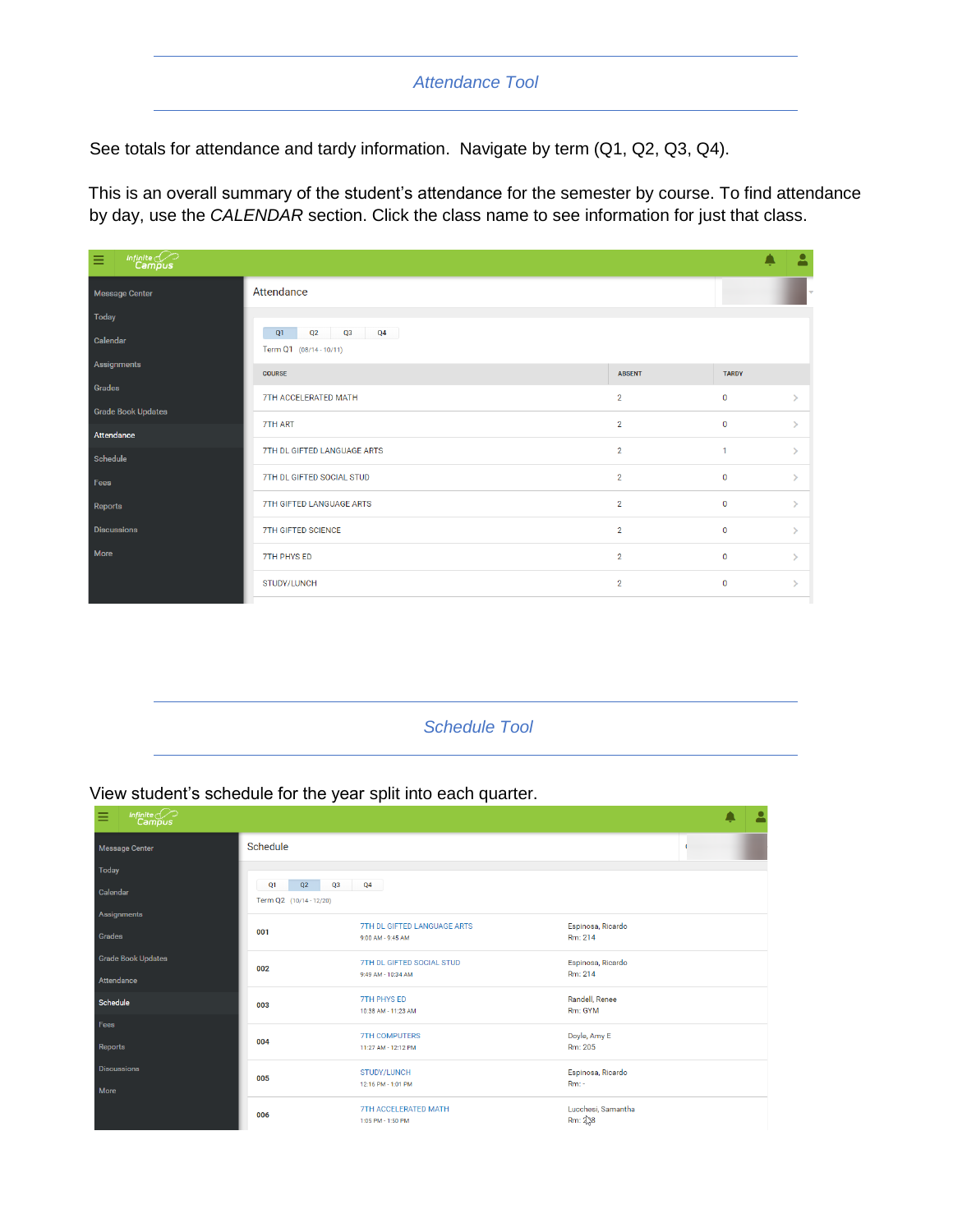#### <span id="page-7-0"></span>*Fees Tool*

The fee tab covers fees for the family. Add them to your cart to pay.

| $\begin{picture}(22,10) \put(0,0){\line(1,0){10}} \put(15,0){\line(1,0){10}} \put(15,0){\line(1,0){10}} \put(15,0){\line(1,0){10}} \put(15,0){\line(1,0){10}} \put(15,0){\line(1,0){10}} \put(15,0){\line(1,0){10}} \put(15,0){\line(1,0){10}} \put(15,0){\line(1,0){10}} \put(15,0){\line(1,0){10}} \put(15,0){\line(1,0){10}} \put(15,0){\line(1$<br>Ξ |                                     |                    |                       |                        |                    | 2 |
|----------------------------------------------------------------------------------------------------------------------------------------------------------------------------------------------------------------------------------------------------------------------------------------------------------------------------------------------------------|-------------------------------------|--------------------|-----------------------|------------------------|--------------------|---|
| Message Center                                                                                                                                                                                                                                                                                                                                           | Fees                                |                    |                       |                        |                    |   |
| <b>Today</b>                                                                                                                                                                                                                                                                                                                                             | 0<br>\$0.00<br><b>Items in Cart</b> |                    |                       | Г.<br>My Cart          | <b>My Accounts</b> |   |
| Calendar                                                                                                                                                                                                                                                                                                                                                 |                                     |                    |                       |                        |                    |   |
| Assignments                                                                                                                                                                                                                                                                                                                                              | Person                              | <b>School Year</b> |                       | Type                   |                    |   |
| Grades                                                                                                                                                                                                                                                                                                                                                   | All<br>$\mathbf{v}$                 | $2019 - 2020$      | $\boldsymbol{\nabla}$ | Unpaid<br>$\mathbf{v}$ |                    |   |
|                                                                                                                                                                                                                                                                                                                                                          | <b>Total Due: \$150.00</b>          |                    |                       |                        |                    |   |
| <b>Grade Book Updates</b>                                                                                                                                                                                                                                                                                                                                |                                     |                    |                       |                        |                    |   |
| Attendance                                                                                                                                                                                                                                                                                                                                               | <b>DESCRIPTION</b>                  | <b>DUE DATE</b>    | <b>PERSON</b>         | <b>FEE BALANCE</b>     |                    |   |
| Schedule                                                                                                                                                                                                                                                                                                                                                 | 19-20 HS Athletics/Act Fee          |                    |                       | 150.00                 | Add to Cart v      |   |
| <b>Fees</b>                                                                                                                                                                                                                                                                                                                                              |                                     |                    | <b>Subtotal</b>       | 150.00                 |                    |   |
| Reports                                                                                                                                                                                                                                                                                                                                                  |                                     |                    |                       |                        |                    |   |
| <b>Discussions</b>                                                                                                                                                                                                                                                                                                                                       |                                     |                    |                       |                        |                    |   |
| More                                                                                                                                                                                                                                                                                                                                                     |                                     |                    |                       |                        |                    |   |
|                                                                                                                                                                                                                                                                                                                                                          |                                     |                    |                       |                        |                    |   |

*Reports Tool*

<span id="page-7-1"></span>Find documents relevant to the student's learning here. Generate a downloadable/printable PDF of these files.

| $\begin{picture}(22,10) \put(0,0){\line(1,0){10}} \put(15,0){\line(1,0){10}} \put(15,0){\line(1,0){10}} \put(15,0){\line(1,0){10}} \put(15,0){\line(1,0){10}} \put(15,0){\line(1,0){10}} \put(15,0){\line(1,0){10}} \put(15,0){\line(1,0){10}} \put(15,0){\line(1,0){10}} \put(15,0){\line(1,0){10}} \put(15,0){\line(1,0){10}} \put(15,0){\line(1$<br>Ξ |                         | Δ |
|----------------------------------------------------------------------------------------------------------------------------------------------------------------------------------------------------------------------------------------------------------------------------------------------------------------------------------------------------------|-------------------------|---|
| <b>Message Center</b>                                                                                                                                                                                                                                                                                                                                    | $\mathbb{P}$<br>Reports | ÷ |
| Today                                                                                                                                                                                                                                                                                                                                                    | <b>Student Schedule</b> |   |
| Calendar                                                                                                                                                                                                                                                                                                                                                 |                         |   |
| Assignments                                                                                                                                                                                                                                                                                                                                              | <b>MS Report Card</b>   |   |
| Grades<br><b>Grade Book Updates</b>                                                                                                                                                                                                                                                                                                                      |                         |   |
| Attendance                                                                                                                                                                                                                                                                                                                                               |                         |   |
| Schedule                                                                                                                                                                                                                                                                                                                                                 |                         |   |
| Fees                                                                                                                                                                                                                                                                                                                                                     |                         |   |
| Reports                                                                                                                                                                                                                                                                                                                                                  |                         |   |